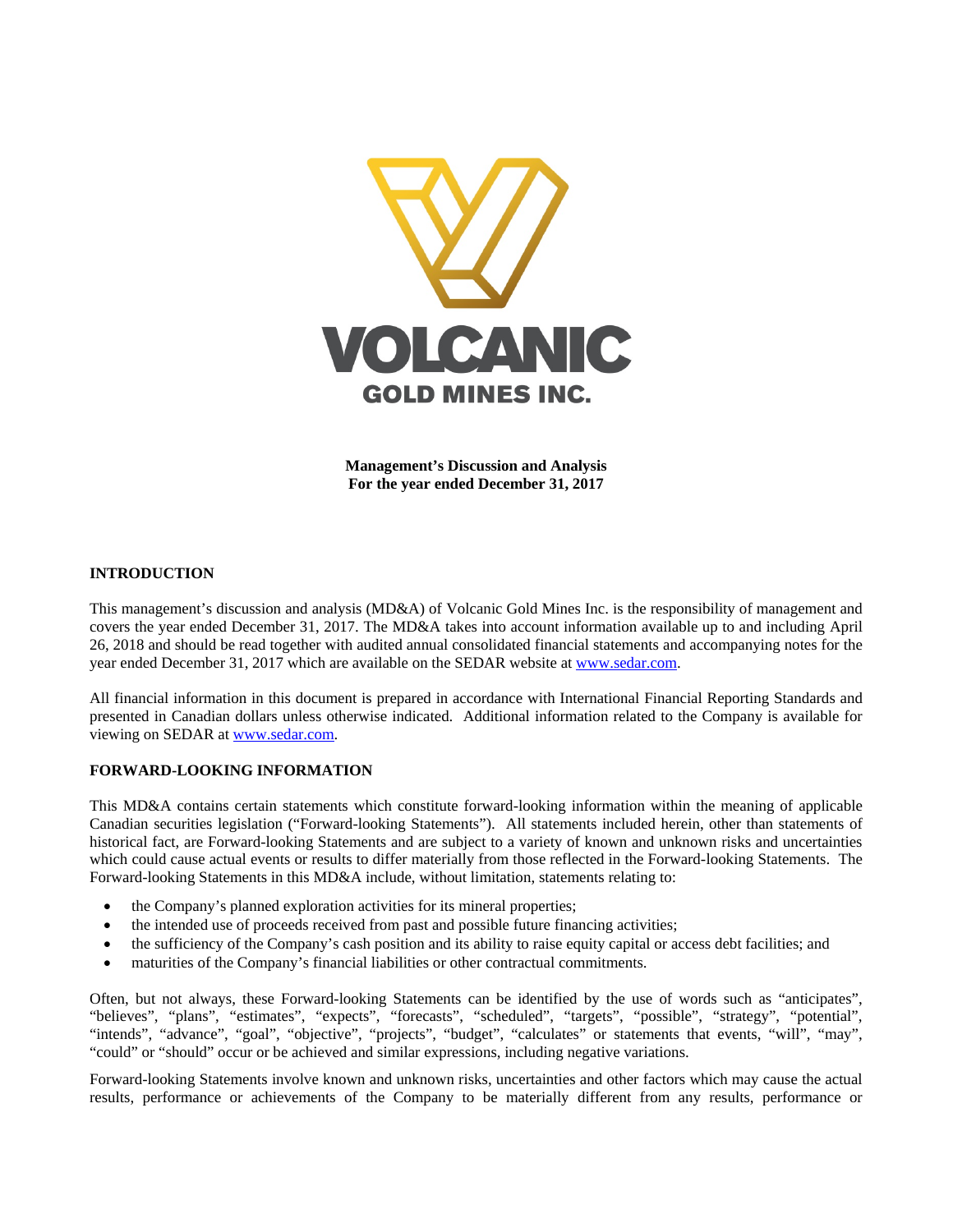achievements expressed or implied by the Forward-looking Statements. Such uncertainties and factors include, among others:

- risks associated with mineral exploration and project development;
- fluctuations in commodity prices;
- fluctuations in foreign exchange rates and interest rates;
- credit and liquidity risks;
- changes in national and local government legislation, taxation, controls, regulations and political or economic developments in countries in which the Company does or may carry on business;
- reliance on key personnel;
- property title matters;
- local community relationships;
- risks associated with potential legal claims generally or with respect to environmental matters;
- adequacy of insurance coverage;
- dilution from further equity financing;
- competition; and
- uncertainties relating to general economic conditions;

as well as those factors referred to in the "Risks and Uncertainties" section in this MD&A.

Forward-looking Statements contained in this MD&A are based on the assumptions, beliefs, expectations and opinions of management, including but not limited to:

- all required third party contractual, regulatory and governmental approvals will be obtained for the exploration and development of the Company's properties;
- there being no significant disruptions affecting operations, whether relating to labor, supply, power, damage to equipment or other matter;
- permitting, exploration and development activities proceeding on a basis consistent with the Company's current expectations;
- expected trends and specific assumptions regarding commodity prices and currency exchange rates;
- prices for and availability of fuel, electricity, equipment and other key supplies remaining consistent with current levels; and
- the accuracy of the Company's current mineral resource estimates.

These Forward-looking Statements are made as of the date hereof and the Company disclaims any obligation to update any Forward-looking Statements, whether as a result of new information, future events or results or otherwise, except as required by law. There can be no assurance that Forward-looking Statements will prove to be accurate, as actual results and future events could differ materially from those anticipated in such statements. Accordingly, investors should not place undue reliance on Forward-looking Statements.

# **DESCRIPTION OF BUSINESS**

The Company's business is the acquisition and exploration of mineral properties, focused on consolidating a land package in under-explored countries of West Africa. To date, the Company has acquired an interest in the Mandiana Project in Guinea, and has signed an option agreement on the La Debo and Soubré gold properties located in the Ivory Coast.

On January 19, 2017, the Company changed its name from Volcanic Metals Corp. to Volcanic Gold Mines Inc. and is trading on the TSX Venture Exchange ("TSX-V") under the symbol "VG". During the current period, it raised gross proceeds totalling \$6.0 million from two private placement financings. As well, Jeremy Crozier, Robert Schafer, and Simon Ridgway joined the Board of Directors, Mr. Crozier was appointed as President and CEO of the Company, and Alexander Langer was appointed to the new position of Vice-President, Capital Markets of the Company.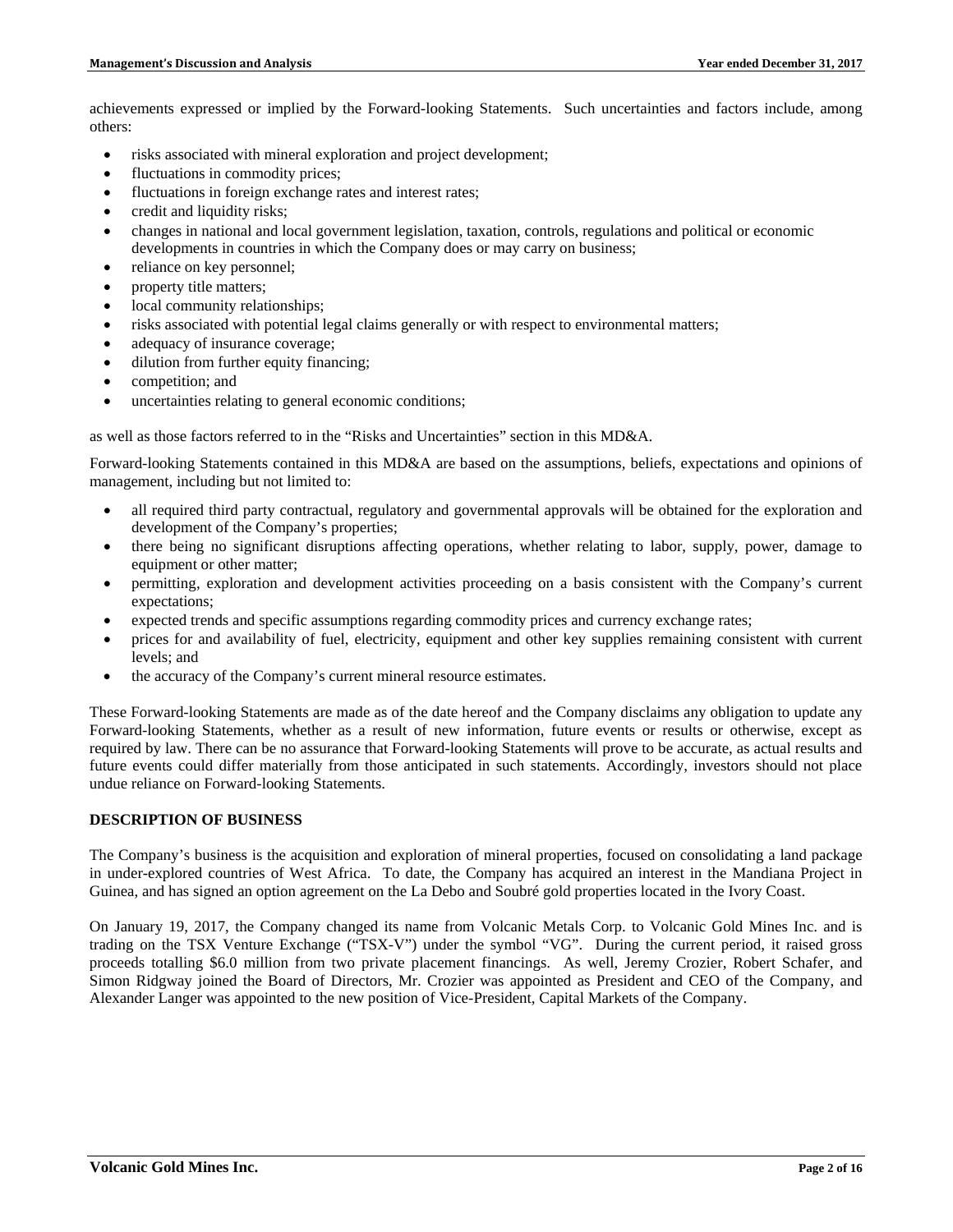# **EXPLORATION REVIEW**

### *La Debo and Soubré Properties, Ivory Coast*

In March 2018, the Company entered into a binding Memorandum of Understanding (the "Agreement") to acquire up to 100% of JOFEMA Mineral Resources SARL ("JOFEMA"), a private company registered in the Ivory Coast. The assets of JOFEMA under option consist of near-adjacent exploration permits and exploration permit renewals known as La Debo and Soubré (the "Properties"), which together cover an area in excess of 600 square kilometres, and fall on a major mineralizing shear zone within one of West Africa's fastest developing gold provinces. JOFEMA holds a direct 100% interest in the Properties.

This acquisition will complement the Company's existing property holdings in the Mandiana district of Guinea, and allow the Company to benefit from a valuable consolidation opportunity in a leading African mining jurisdiction. The Company remains committed to the advancement of its Guinean assets.

JOFEMA has completed over 18,000 metres of reverse-circulation and diamond drilling at La Debo, as well as nearly  $40,000$  m of RAB, air-core and auger drilling at the property. In 2016 an Inferred Mineral Resource<sup>1</sup> of 9.5 million tonnes at a grade of 1.3 g/t for 396,000 ounces of gold was defined in two small isolated bodies. This Resource has not been verified by the Company and is therefore historic in nature. Over 7,500 surface geochemical samples were collected at La Debo, and on the basis of these data, in combination with limited RAB drilling results, a number of large, consistent targets are observable along strike from the historic Resource, and remain largely untested.

Of particular interest are extensive and continuous soil geochemical anomalies occurring within recognizable and persistent structural zones in proximity to igneous intrusions at La Debo, and Soubré. Importantly, such a combination of circumstances gives rise to gold mineralization of economic proportion elsewhere within the Birimian rocks of the Ivory Coast, a notable example being the nearby Bonikro Mine (Indicated Mineral Resource of 1.3 million ounces at 1.4 g/t Au and Inferred Mineral Resource of 0.77 million ounces at 0.92  $g/t$  Au in 2010<sup>2</sup>). The anomalies at La Debo and La Debo South cover a continuous area of approximately 10 square kilometres, and have been subject of minimal drill testing, which leave important mineralized structures open laterally and at depth. At La Debo, for example, four consecutive shallow RAB holes at 20 metre intervals within the soil anomaly end in  $>1$  g/t Au assays; however, to date no follow-up of this target has occurred, and elsewhere follow-up is minimal. Further extensive gold in soil anomalism is observed at Soubré, where it is similarly juxtaposed to geological structures. Each of these targets provides the Company with the opportunity to potentially grow its resource<sup>1</sup> base using existing data and low-cost conventional exploration drilling techniques.

The Properties are located in southwestern Ivory Coast, approximately 140 kilometres southwest of the capital, Yamoussoukro, and are accessible via all-weather roads. A power line crosses La Debo in the vicinity of the historic Resource. In 2016 the Fraser Institute ranked the Ivory Coast first in Africa for Investment Attractiveness [\(https://www.fraserinstitute.org/sites/default/files/survey-of-mining-companies-2016.pdf\)](https://www.fraserinstitute.org/sites/default/files/survey-of-mining-companies-2016.pdf).

- *1 The reader is advised that these results are historic in nature and are yet to be verified by the Company.*
- *2 [http://www.newcrest.com.au/media/resource\\_reserves/2011/Bonikro\\_Mineral\\_Resource\\_Competent\\_Persons\\_Statement\\_250111.pdf](http://www.newcrest.com.au/media/resource_reserves/2011/Bonikro_Mineral_Resource_Competent_Persons_Statement_250111.pdf)*

# The Agreement

Subject to the Company completing satisfactory due diligence and to stock exchange approval, the Company will have the exclusive right to acquire up to 100% of the issued shares of JOFEMA, by incurring exploration expenditures ("Expenditures") on the Properties over a period of three years totaling US\$5 million, and making cash and share payments to JOFEMA. Within 90 days of the fulfilment of the Expenditures, Company shall have the right to either:

(a) acquire an initial 65% interest in JOFEMA by paying US\$2,000,000 in cash and US\$2,000,000 in shares of the Company to JOFEMA, and thereafter, continuing to fund further exploration of the Properties. The other shareholders (the "Minority Shareholders") of JOFEMA may elect to co-fund such exploration pro rata to their own shareholding. Where the Minority Shareholders do not co-fund further exploration, then the Company may dilute them to 10% by incurring an additional US\$3,750,000 in Expenditures.

If the Minority Shareholders are diluted to a holding of less than 10% of the total issued share capital of JOFEMA, then the Company may, at any time thereafter, purchase the remaining equity of the Minority Shareholders for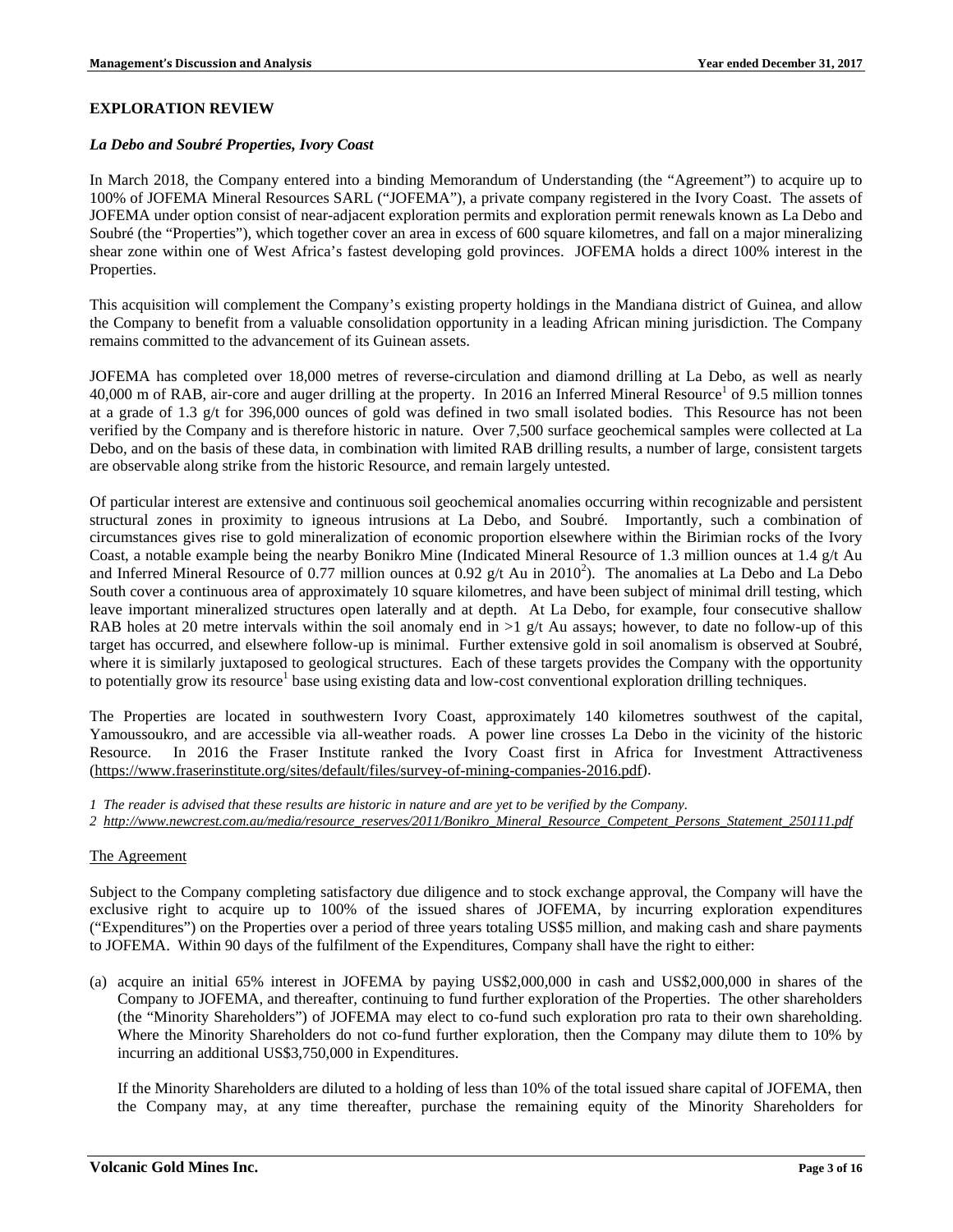US\$2,000,000 in cash and US\$2,000,000 in shares of the Company, or the Company must, at the Minority Shareholders' election at any time after a period of 6 months from when their shareholding has been diluted, purchase the remaining JOFEMA equity for US\$2,000,000 in cash and US\$2,000,000 in shares of the Company.

or:

(b) acquire a 100% interest in JOFEMA by paying JOFEMA US\$4,000,000 in cash, and US\$4,000,000 in shares of the Company.

# *Mandiana Project, Guinea*

In January 2017, the Company completed the acquisition of a 75% interest in the Mandiana Project, a gold property located in the Republic of Guinea, from Sovereign Mines of Africa PLC ("SMA").

The Mandiana Project consists of two contiguous exploration permits which cover an area of approximately 304 square kilometres situated approximately 80 kilometres southeast of AngloGold Ashanti's Siguiri gold mine in eastern Guinea. The Mandiana Project permits occupy a broadly north-south trending belt of gold occurrences shown on the published 1:1,000,000 map of gold deposits and lie within an area known as the Siguiri Basin. Intense artisanal gold mining is conducted throughout the area of the claims and supports the local economy.

The northern of the two claim blocks is the only area that has seen recorded modern exploration activity. Between 2010 and 2013, SMA drilled 119 reverse-circulation and diamond core holes for a total of over 16,000 metres of drilling, targeting under the areas of the artisanal mining activity. A Mineral Resource Statement for the Mandiana Project was issued by SMA in January 2014, prepared to JORC Code standards by SRK Consulting (UK) Ltd. The Company retained the services of SRK Consulting (Canada) Ltd. ("SRK") to update SMA's technical report to NI 43-101 standards and re issued a new Mineral Resource statement for Mandiana.

The Mandiana Project contains an Inferred Mineral Resource of 612,000 oz of contained gold (16.1 Mt at 1.18 g/t Au) for the four deposits drilled by SMA, including 510,000 oz of contained gold (13.3 Mt at 1.20 g/t Au) in the Yagbelen deposit. The Inferred Mineral Resource is given in the following table:

| Category        | <b>Deposit</b> | Quantity | Gold<br>Grade | <b>Contained</b><br>Gold |
|-----------------|----------------|----------|---------------|--------------------------|
|                 |                | Mt       | g/t           | 0Z                       |
| <b>Inferred</b> | Yagbelen       | 13.3     | 1.20          | 510,000                  |
|                 | Foulouni       | 0.7      | 1.13          | 25,000                   |
|                 | Woyondjan      | 1.9      | 0.99          | 61,000                   |
|                 | Damantere      | 0.2      | 2.21          | 16,000                   |
| <b>Inferred</b> | Total          | 16.1     | 1.18          | 612,000                  |

*Note: Mineral resources are reported in relation to a conceptual pit shell. Mineral resources are not mineral reserves and have not demonstrated economic viability. All figures are rounded to reflect the relative accuracy of the estimate. Open pit mineral resources are reported at a cut-off grade of 0.3 g/t gold.* 

# Exploration Update

In April 2017, the Company initiated a drilling program at Mandiana, and to mid-July had completed a total of just over 1,500 metres of reverse-circulation ("RC") and diamond drilling, and over 11,000 metres of air core drilling. The program to date results in the expansion of the strike potential of the Yagbelen Resource at Mandiana by approximately 1,000 metres, and its lateral potential by up to 500 metres. The program has also demonstrated the efficacy of air-core drilling as an exploration and target definition technique. Results are reported for the initial holes of this program.

RC and diamond drilling were completed within, and in the immediate surroundings of the Inferred Mineral Resource (the "Resource") at Yagbelen, as previously defined by Sovereign Mines of Africa (as announced on November 8, 2016). Initial RC results of the Company's infill program include: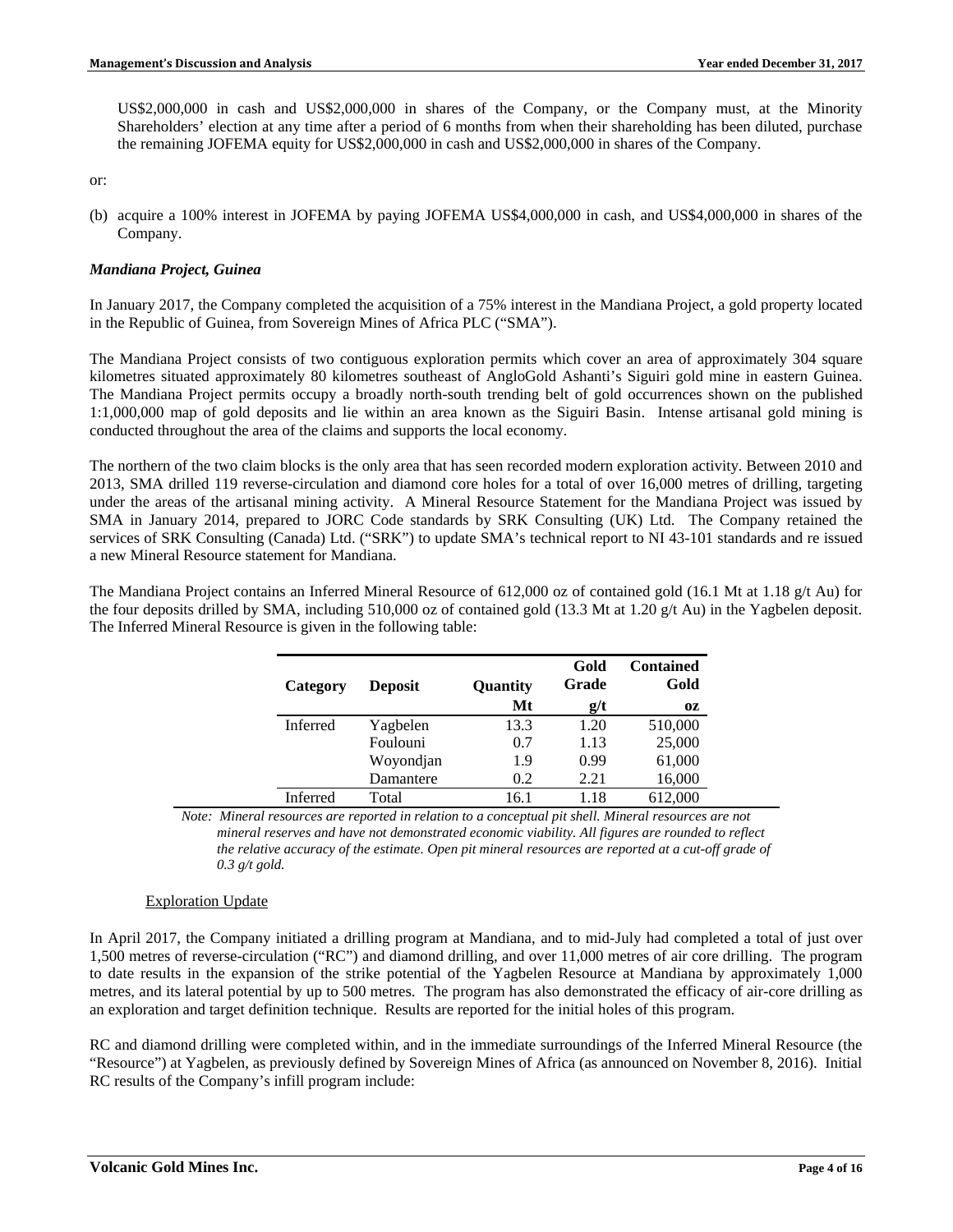| Hole           |       | From (metres)   | To<br>(metres)  | <b>Interval</b><br>(metres) | Gold Grade (g/t)<br>(uncut) |
|----------------|-------|-----------------|-----------------|-----------------------------|-----------------------------|
| 17GRC119       |       | $\overline{76}$ | 81              | 5                           | 2.68                        |
|                | incl. | 78              | $\overline{80}$ | $\overline{2}$              | 4.61                        |
| 17GRC120       |       | $\mathbf{1}$    | $\overline{c}$  | $\mathbf{1}$                | 50.00                       |
| 17GRC121       |       | 51              | 55              | $\overline{4}$              | 2.40                        |
|                |       | 66              | 69              | 3                           | 7.16                        |
|                | incl. | 67              | 68              | $\mathbf{1}$                | 16.90                       |
|                |       | 78              | 89              | 11                          | 2.08                        |
|                | incl. | 78              | $80\,$          | $\overline{2}$              | 4.51                        |
|                |       | 101             | 124             | 23                          | 2.21                        |
|                | incl. | 103             | 108             | $\overline{5}$              | 6.11                        |
| $17$ GRC $122$ |       | 45              | 48              | $\overline{3}$              | 1.21                        |
|                |       | 70              | 72              | $\overline{2}$              | 1.55                        |
|                |       | 89              | 157             | 68                          | 2.01                        |
|                | incl. | 91              | 100             | 9                           | 3.76                        |
|                | incl. | 122             | 128             | 6                           | 4.03                        |
|                | incl. | 143             | 149             | 6                           | 4.93                        |
| 17GRC123       |       | 61              | 75              | 14                          | 2.73                        |
|                |       | 79              | 94              | 15                          | 1.21                        |

As well as serving to infill the Resource, the RC and diamond drilling has also allowed the Company to gather extremely valuable information on the geological controls on mineralization. Based on work completed to date, gold mineralization is seen to occur preferentially in a series of bedded sandstone units; these units are repeated in all holes, and their characteristics will serve as a key targeting tool in the Company's planned resource drilling program.

Closed-spaced air-core ("AC") drilling has been successfully deployed in the identification of extensions to the north, east and south of the Resource, showing the mineralized target area surrounding and along strike from the Resource to be over 3 kilometres in length, up to 500 metres in width and consisting of multiple parallel zones. This mineralized area is considerably larger than the surface projection of the Resource thereby indicating the potential to significantly increase this Resource. Note that the maximum downhole depth from collar of AC drilling is 40 metres for the entire Yagbelen program. AC results therefore likely represent the surface expression of underlying mineralization.

Highlights of the AC drilling program are as follows:

| Hole             | <b>From</b><br>(metres) | T <sub>0</sub><br>(metres) | <b>Interval</b><br>(metres) | Gold Grade (g/t)<br>(at a cut-off grade of $0.5$ g/t Au) |
|------------------|-------------------------|----------------------------|-----------------------------|----------------------------------------------------------|
| 17YAC0030        | 24                      | 28                         | 4                           | 2.27                                                     |
| <b>17YAC0076</b> | 8                       | 28                         | 20                          | 6.43                                                     |
| 17YAC0088        | 20                      | 24                         | 4                           | 2.08                                                     |
| 17YAC0095        | 8                       | 20                         | 12                          | 1.67                                                     |
| 17YAC0133        | 36                      | 40                         | $\overline{\mathbf{4}}$     | 10.4                                                     |
| 17YAC0153        | 12                      | 16                         | $\overline{4}$              | 2.25                                                     |
| <b>17YAC0184</b> | $\mathbf{0}$            | 12                         | 12                          | 6.34                                                     |
| 17YAC0205        | 28                      | 32                         | $\overline{4}$              | 3.14                                                     |
| 17YAC0244        | 32                      | 36                         | 4                           | 1.92                                                     |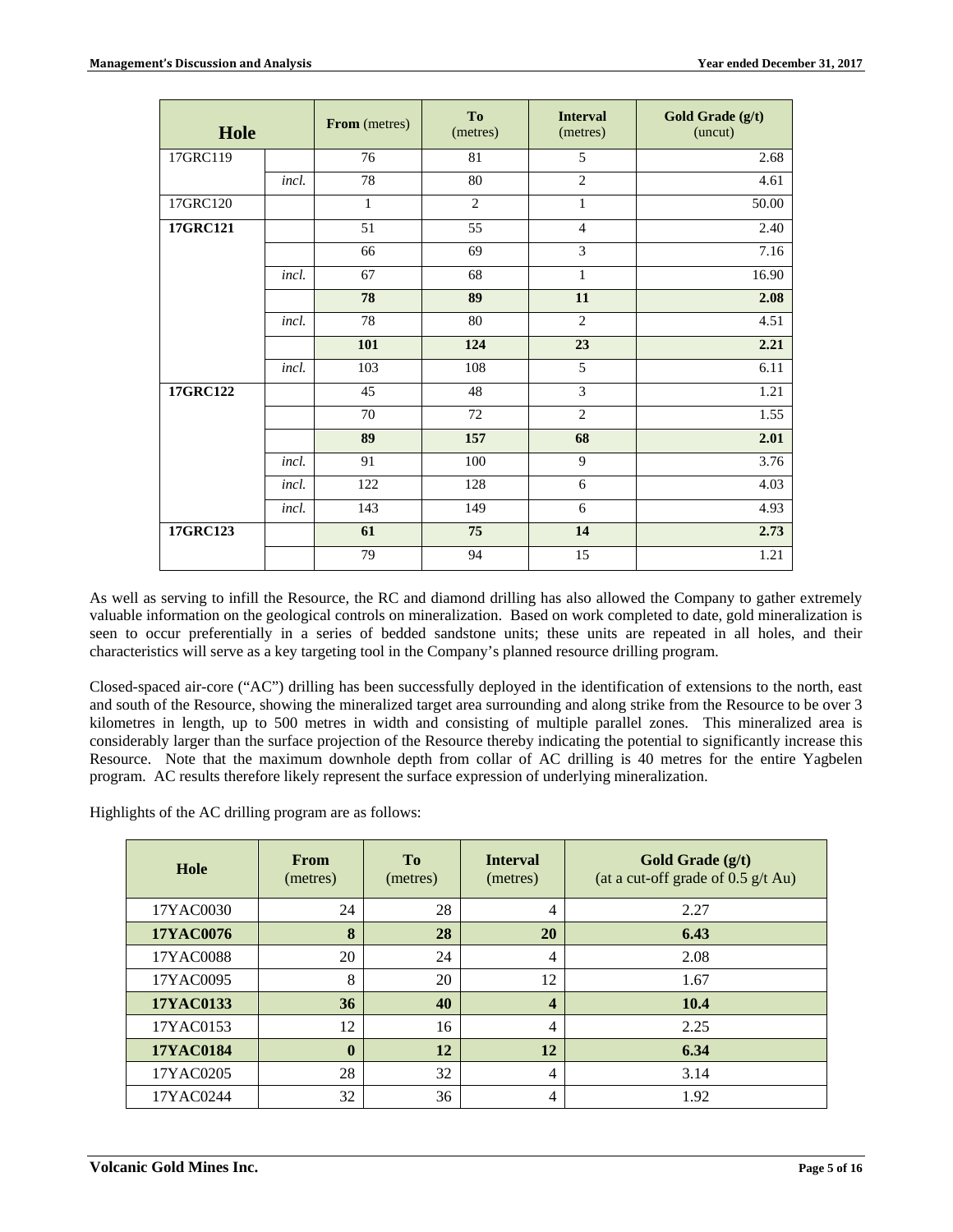The AC drilling was performed in grid-like fashion on a series of "fences" established at 100-200 metre intervals, along which inclined holes were drilled at 40-50 metre spacings. AC drilling allows rapid, low-cost exploration beneath cover with the objective of providing targeting information for further mineralization. It has been used very effectively by the Company in the identification and refinement of resource targets for subsequent reverse circulation ("RC") and diamond drilling. The Company's near- term plan is to conduct such drilling within the target area identified by AC drilling, with the objective of defining an expanded resource.

During June 2017, the Company commenced a mapping and prospecting program at the Mandiana Project. Recent field activities have focused on a linear zone of artisanal workings 6.3 kilometres in length and up to 550 metres in width at Tadibakourou, at which coarse gold has been recovered from numerous shallow pits and shafts.

Mapping has led to the identification of numerous artisanal pits and shafts from which gold is routinely recovered from vein quartz material by means of gravitational concentration. Anecdotally, gold recoveries of up to 2 kg per shaft – some of which extend to depths in excess of 70 metres - are reported. The workings fall in close north-south alignment to one another, and frequently associate with large, readily discernible haloes of white kaolinitic alteration which further facilitate their mapping. Mineralization at Tadibakourou, Yagbelen and Woyandian is now interpreted to relate to a series of substructures within a broader mineralizing structural trend. From workings at each of these deposits, important inference as to the resource potential of Tadibakourou can be made.

The Company intends to test the Tadibakourou deposit by means of air-core drilling in the first quarter of 2018, as the next step for moving the deposit to resource definition. It is envisaged that a similar exploration approach as deployed by the Company as at Yagbelen (see news release July 12, 2017) be adopted in drilling at Tadibakourou.

Of great significance is that artisanal workings at Mandiana are seen to follow the same north-south mineralized trend common in known deposits in the region, including the Siguiri Mine, 80 kilometres to the north. Past drilling beneath approximately 1 kilometre of strike length of such workings at Mandiana led to definition of the Resource, as well as numerous outlying bedrock and saprolitic gold occurrences.

Artisanal workings are typically shallow, sparsely populated, and restricted to examination of laterite and saprolite above the water table. Due to the shallow occurrence of coarse gold in the laterite, artisanal diggers make highly effective and meticulous use of metal detectors in their search for gold. Having identified gold and quartz rubble, diggers then excavate in search of further vein material and gold. Many kilometres of artisanal workings remain to be drill tested.

Quality Assurance and Quality Control. Drill chip sampling at Mandiana followed a standardized protocol to ensure the collection of representative and unbiased quantities of material from each sample. Samples were collected from the Company's Mandiana field operations by SGS Mineral Services of Bamako, Mali, and were transported directly to the assay facilities thereof, at which they were analysed for gold by means of fire assay, in accordance with analytical method FAA505. In this procedure, a 50g sample is fused with a litharge based flux; the resulting prill is then dissolved in aqua regia, from which gold content is then determined by flame AAS at a detection Limit 0.01 ppm. The Company routinely inserted appropriate standards and blanks into its sample stream at Mandiana, and additionally collected regular field duplicate samples.

# Project Update

As announced in February 2018, due to intransigence on the part of the Administrateur Général of its Guinean operating subsidiary, Guiord SA ("Guiord"), the Company is not presently able to gain access to its Mandiana project in Guinea and has therefore postponed drilling activities at the Project. The work program, originally to commence during the month of January, was to include drilling of a linear zone of artisanal workings 6.3 kilometres in length and up to 550 metres in width at Tadibakourou, at which coarse gold has been recovered from numerous shallow pits and shafts, as reported on July 26, 2017.

Local regulations require that the Administrateur Général of Guiord ("Administrateur") take certain routine administrative actions in order for the intended site activities to occur. While the necessary arrangements are straightforward and rapid to implement, the execution thereof has been stalled by the Administrateur in an apparent attempt to force upon the Company a non-arm's length service contract totally unacceptable to the Company.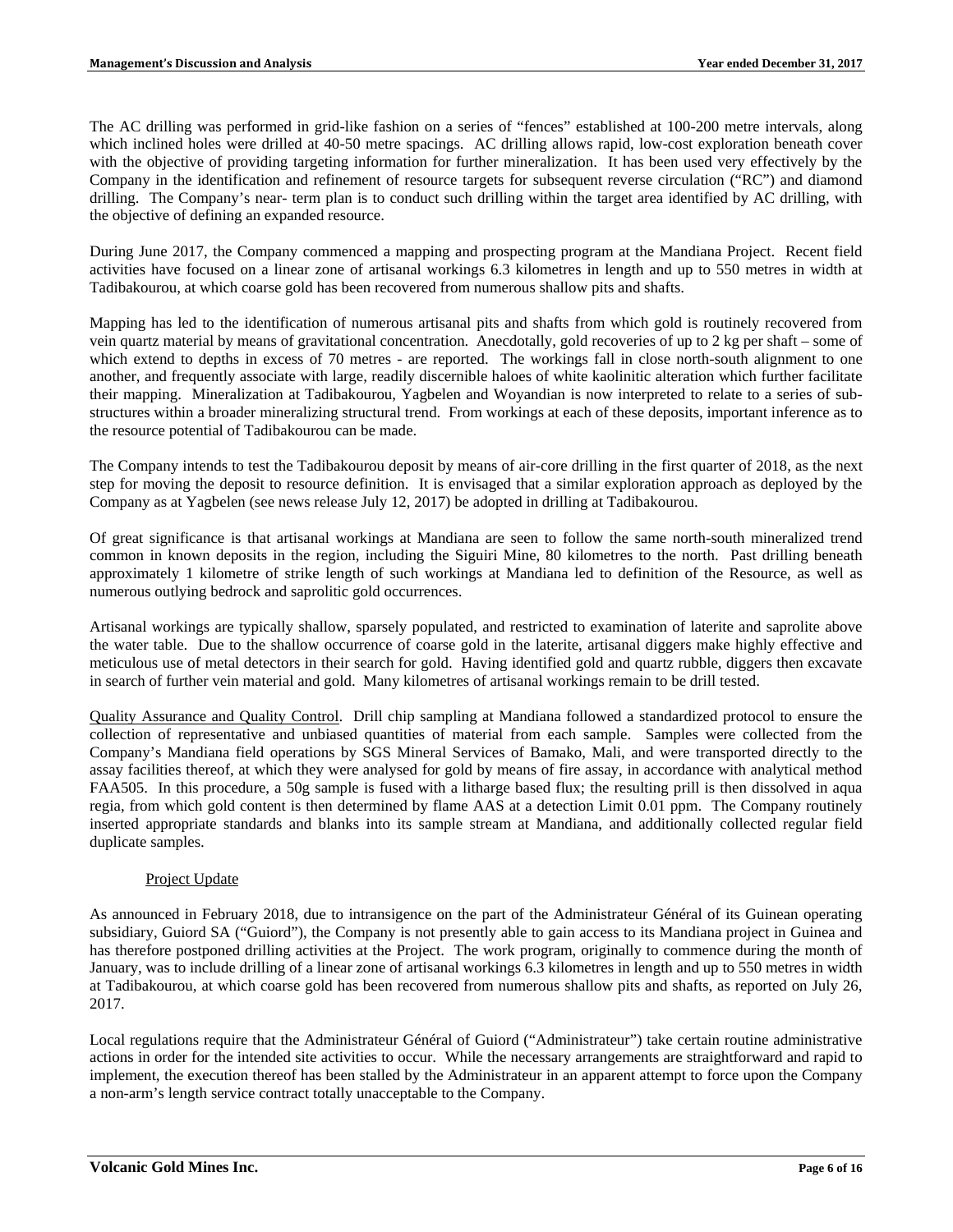The Company is taking decisive steps to resolve this matter, including a corporate restructuring of Guiord which will permit the Company's management to directly conduct the activities of Guiord and commence the planned drilling program on the Mandiana project.

The Company holds an indirect 75% interest in the issued capital of Guiord, a company incorporated under the laws of the Republic of Guinea. The remaining 25% of Guiord's issued capital is indirectly held by SOGUIPAMI, the *Société Guinéenne du Patrimoine Minier*, a state entity formed for the promotion of the mining and exploration interests in Guinea. Management of the Company appreciates the positive support of SOGUIPAMI, and the Government and People of Guinea in the conduct of its business.

All but one of the exploration licences comprising Guiord's landholding at Mandiana are in good standing until October 2018. The licence covering the northern portion of the Mandiana Project, in which the mineral resource occurs, has an expiry date of March 30, 2018. The Company submitted a two-year renewal application in the prescribed manner in advance of the expiry date, but the renewal process with the mining authority remains ongoing. Under Guinea mining law, this licence is not ordinarily permitted to be extended in the form of exploration tenure as the maximum number of renewals have previously been granted, but the mining authority is considering the Company's renewal application and has just completed an audit of the Company's operations and expenditures on this ground. No negative comments have been received as a result of this audit; however, whether the licence renewal will be approved is uncertain at this time.

# *Seimana Project, Guinea*

In early May 2017, the Company entered into a binding and exclusive Memorandum of Understanding to acquire an initial 70% interest in the Seimana Project in Guinea, subject to the execution of a Definitive Agreement, and renewal of the mineral tenures that collectively comprise the Property. This interest may be further increased to 100% through additional project expenditures. Seimana comprises four exploration permits, which together adjoin much of the western boundary of the Company's existing Mandiana Project ("Mandiana"), as well as the lands comprising the WAMA Project. The acquisition of the Seimana Project will expand the Company's holding in the Mandiana district of highly prospective Birimian terrain, characterized by widespread, linear zones of shallow artisanal gold mining.

Exploration at Seimana in 2014 and 2015 by a former option holder included the drilling of 31 reverse circulation holes for a total of approximately 3,000 metres of drilling over 9 of the 40 reported targets. In much the same fashion as drilling works conducted at the Mandiana Project – to which Seimana is geologically similar - these targets were derived from artisanal workings. Drilling results include:

- 4m @ 19.8g/t from 50m in hole TAMRC001
- 5m @ 2.64g/t from 61m in hole TAMRC002
- 10m @ 2.58g/t from 36m in hole KROURC001
- 5m @ 2.02g/t from 55m and 3m @ 3.50g/t from 66m in hole KROURC002
- 3m @ 5.6g/t from 26m in hole KOTRC001
- 3m @ 5.06g/t from 21m and 3m @ 3.50g/t from 66m in hole KRDRC002

# *Note: The reader is advised that the above results are historic in nature and are yet to be verified by the Company.*

Earlier works at the Seimana Project include surface geochemical and rock-chip sampling, and broad prospecting of artisanal workings over much of the property. Mineralization at Seimana lies along strike from Avocet Mining's Resource<sup>1</sup> of 1.99 million ounces (Measured and Indicated) and 1.02 million ounces (Inferred) of gold at the Tri-K property, located 7 kilometres to the south of the Seimana Project. Mineralization appears to be associated with NW trending geological structures, in common with other known gold deposits within the Siguiri Basin. Renewal of the mineral tenures that comprise the Property by the underlying parties has yet to occur, and as such the Company has not entered into a Definitive Agreement in this regard.

# *1 Competent Persons' Report, 31 December 2014 (JORC standards)*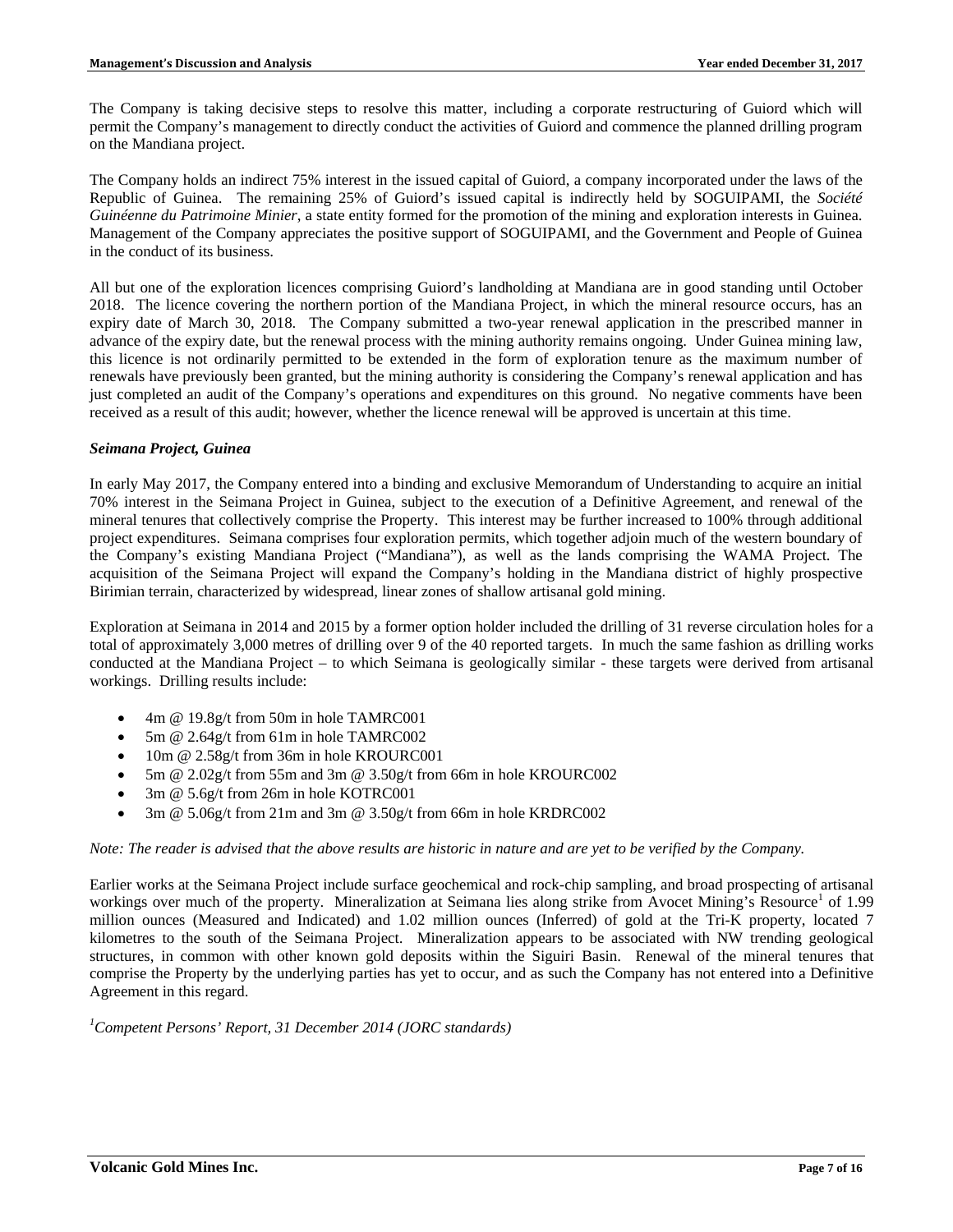### *WAMA Project, Guinea*

In April 2017, the Company entered into an option agreement to acquire from West African Associates SARL ("WAMA"), a private Guinean company, an indirect 80% interest in two exploration permits and three semi-industrial mining permits (the "WAMA Project") which adjoin the entire length of the southern boundary of, and lie within the same mineralized trends as the Mandiana Project.

In 2017, the Company completed a total of almost 1,300 metres of reverse-circulation ("RC"), and over 4,000 metres of aircore drilling, at the WAMA property. Drilling took place within, and in the immediate surroundings of an area of historic drilling and artisanal gold workings at Farabakorou (see news release on April 18, 2017). RC drilling by the Company confirms the presence of vein-hosted mineralized intervals proximal to those returned by WAMA.

While the Company is encouraged by the results of this program and the mineralized potential that these represent, the historic drilling intervals reported by WAMA could not themselves be reproduced. As such, the Company determined that it was not in a position to proceed with the acquisition of the Property on the basis of the original option terms, and sought to renegotiate as revised option agreement with WAMA whereby the Company would have the option to acquire a majority interest in the Property through direct exploration expenditures, thereby reducing or eliminating shareholder dilution. However, the Company and WAMA did not come to an agreement on new option terms, and as a result, the Company no longer has an interest in the WAMA Project.

*Simon Meadows Smith, consulting geologist to the Company, is a Qualified Person as defined by National Instrument 43- 101 -- Standards of Disclosure for Mineral Projects, and has reviewed and approved the disclosure of technical information contained in this MD&A. Mr. Meadows-Smith holds a BSc degree in geology from Nottingham University, England, and has been involved in mineral exploration since 1988, including 20 years of experience working in West Africa. He is a Fellow in good standing of the Institute of Materials, Minerals & Mining in London.*

# **SELECTED ANNUAL INFORMATION**

The following table provides financial results for the years ended December 31, 2017, 2017 and 2016:

|                                                | 2017            | 2016          |     | 2015    |
|------------------------------------------------|-----------------|---------------|-----|---------|
| Exploration expenditures                       | \$<br>2,825,047 | \$<br>247,254 | \$. | 5.456   |
| Loss and comprehensive loss attributed to      |                 |               |     |         |
| equity shareholders of the Company             | 6.403.352       | 429.543       |     | 116,095 |
| Basic and diluted loss per share attributed to |                 |               |     |         |
| equity shareholders of the Company             | 0.15            | 0.03          |     | 0.01    |
| Total assets                                   | 3,959,216       | 479.719       |     | 418,516 |
| Total liabilities                              | 182.991         | 311.424       |     | 122,245 |
| Non-controlling interest                       | 490,843         |               |     |         |
| Working capital                                | 1,048,676       | 168,295       |     | 296,271 |

# **RESULT OF OPERATIONS**

All references to 'loss' in the results of operations discussion below refers to the loss attributed to equity shareholders of the Company.

#### *Quarter ended December 31, 2017*

During the quarter ended December 31, 2017 the Company incurred a loss \$1,288,345, compared to a loss of \$311,930 for the quarter ended December 31, 2016. Significant expenses for the quarters ended December 31, 2017 and 2016 are as follows: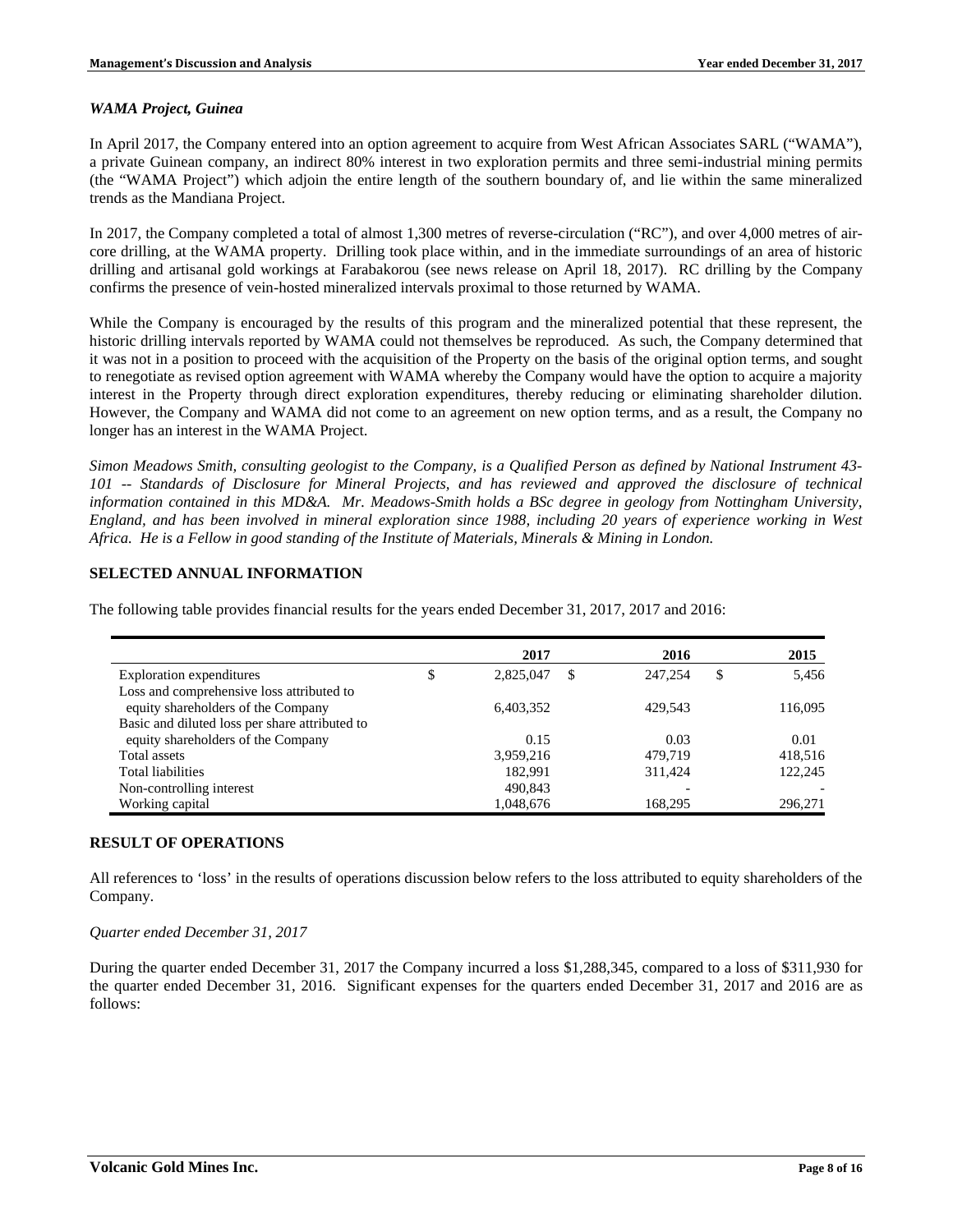|                                | 2017          | 2016          |
|--------------------------------|---------------|---------------|
| Exploration expenditures       | \$<br>232,274 | \$<br>191,163 |
| Consulting and management fees | 57,446        | 15,000        |
| Investor relations             | 135,504       |               |
| Office and administration      | 28,337        | 7,767         |
| Professional fees              | 38,882        | 52,560        |
| Salaries and benefits          | 22,357        |               |
| Travel                         | 77.041        | 35,877        |

The Company incurred a significantly higher loss for the current quarter due to an increase in corporate costs, whereas the Company had minimal corporate activity during the comparative quarter. Consulting and management fees for the current quarter include a portion of the fees paid to the CEO and President of the Company and fees paid or accrued to the VP, Capital Markets and a director providing advisory services, whereas the comparative quarter costs were related to fees paid or accrued to the former CEO. Current quarter consulting fees also include costs for non-related service providers. Investor relations costs include agreements with third parties for capital market consulting and corporate development. Office and administration costs relate mostly to an administrative cost sharing agreement with Gold Group Management Inc. ("Gold Group"), a private company controlled by a director that includes rent and other support services for the corporate office. Salaries and benefits costs relate primarily to Gold Group which provides administrative personnel, including the Company's CFO and Corporate Secretary.

#### *Year ended December 31, 2017*

During the year ended December 31, 2017 the Company incurred a loss of \$6,403,352, compared to a loss of \$429,543 for the year ended December 31, 2016. Significant expenses and recoveries for the year ended December 31, 2017 and 2016 are as follows:

|                                                                 | 2017            |   | 2016    |
|-----------------------------------------------------------------|-----------------|---|---------|
| Exploration expenditures                                        | \$<br>2,825,047 | S | 247,254 |
| Consulting and management fees                                  | 241,641         |   | 60,000  |
| Investor relations                                              | 546,650         |   |         |
| Office and administration                                       | 104,867         |   | 15,003  |
| Professional fees                                               | 71,525          |   | 59,840  |
| Regulatory and filing fees                                      | 23,027          |   | 20,507  |
| Salaries and benefits                                           | 89,560          |   |         |
| Share-based payments (relating to value of stock option grants) | 1,830,353       |   |         |
| Travel                                                          | 155,684         |   | 35,877  |
| Write-off of deferred acquisition costs                         | 693,337         |   |         |
| Recovery on write-off of accounts payables                      | 49,750          |   | 8,938   |

The Company incurred a significantly higher loss for the current year due to exploration activities on the Company's mineral properties and an increase in corporate costs, whereas the Company had significantly less exploration activity and minimal corporate costs during the comparative year.

Exploration costs for the current year are related to activity at the Mandiana, WAMA, and Seimana projects and in other parts of Guinea. During the current year, the Company decided to not continue with its option agreement on the WAMA property and as a result, deferred acquisition costs totalling \$693,337 were charged to operations during the current year. The current year was also significantly impacted by a non-cash share-based compensation expense of \$1,830,353 that relates to the value of stock options granted during the current year and vested immediately.

As in the quarterly comparison, consulting and management fees partially consist of a portion of the fees paid to the CEO and President of the Company and fees paid or accrued to the VP, Capital Markets and a director providing advisory services plus fees paid or accrued to Radius for personnel costs prior to the Mandiana acquisition, whereas the comparative year costs were related to fees paid or accrued to the former CEO. Investor relations costs, office and administration and salaries and benefits are for the same services described in the quarterly comparison. Professional fees relate mostly to legal fees associated with corporate and property transaction activity and audit fees, as well as accounting services provided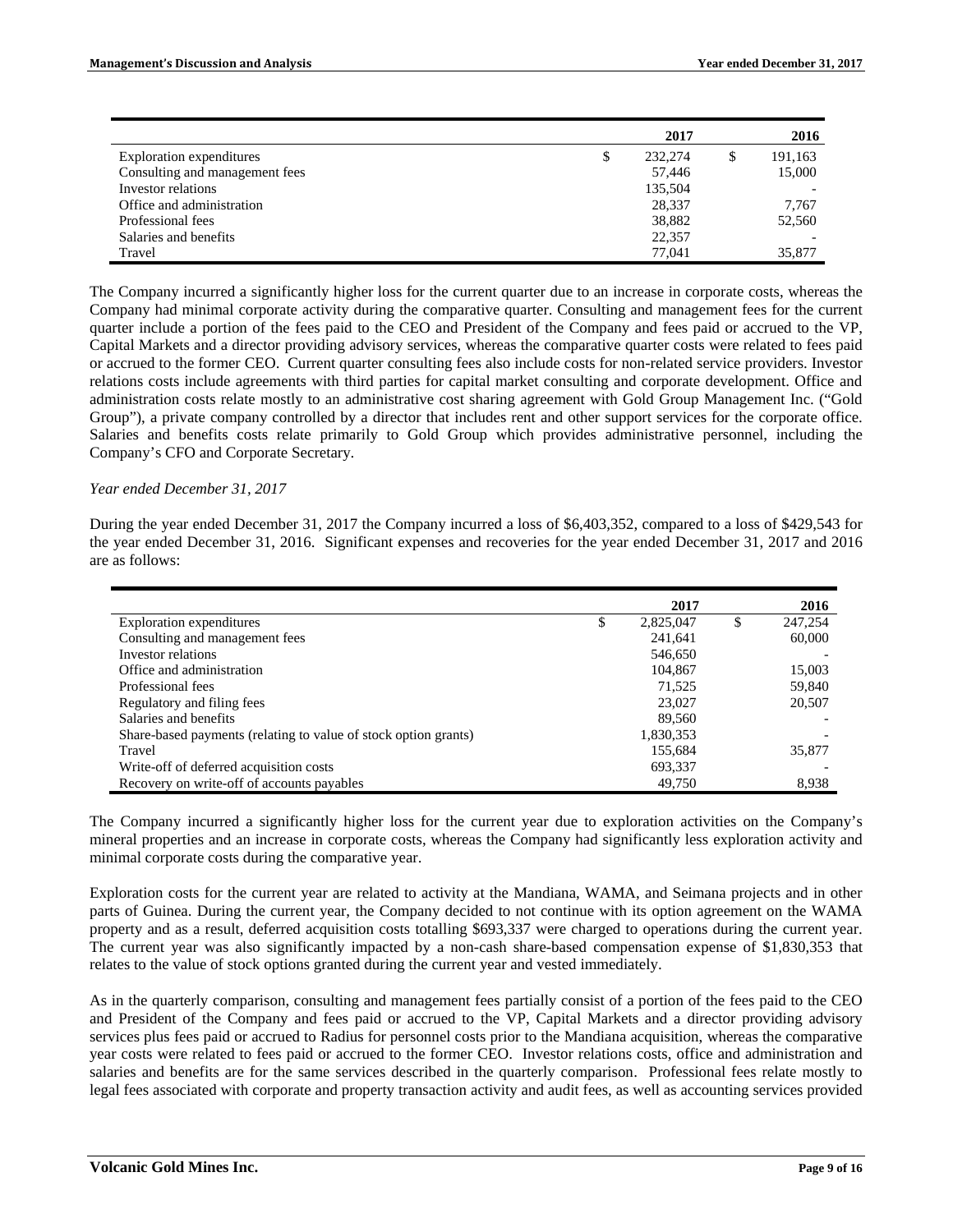by the former CFO. The current year recovery on write-off of accounts payable relates to an amount owing to a director of the Company for past services, a portion of which the director agreed to waive.

# **SUMMARY OF QUARTERLY RESULTS**

The Company's quarterly mineral properties, working capital balance and operating results over the last eight quarters are summarized as follows:

|                                                          | Dec $'17$   | Sept '17    | June $17$   | Mar $'17$   | Dec '16   | Sept $16$ | June $16$ | Mar $16$  |
|----------------------------------------------------------|-------------|-------------|-------------|-------------|-----------|-----------|-----------|-----------|
| Total assets                                             | \$3,959,216 | \$4,710,674 | \$6,026,223 | \$7,460,714 | \$479,719 | \$358,175 | \$395,018 | \$402,751 |
| Mineral properties                                       | 2,605,605   | 2,001,276   | 2,001,276   | 2,001,276   |           |           |           |           |
| Working capital                                          | 1,048,676   | 1,641,285   | 2,493,624   | 5,050,971   | 168.295   | 178,658   | 246,569   | 269,775   |
| Loss and comprehensive loss<br>attributed to equity      |             |             |             |             |           |           |           |           |
| shareholders of the Company                              | 1,288,345   | 857,938     | 1.800.330   | 2,456,739   | 429,543   | 67,911    | 23,206    | 26,496    |
| Basic and diluted loss per share<br>attributed to equity |             |             |             |             |           |           |           |           |
| shareholders of the Company                              | 0.02        | 0.02        | 0.04        | 0.07        | 0.03      | 0.00      | 0.00      | 0.00      |

For the quarters presented, the Company had minimal business activity up to the quarter ended September 30, 2016. With property investigation activities in the latter part of 2016 and the completion of the Mandiana property acquisition in the quarter ended March 31, 2017, the Company became significantly more active and hired a new President of the Company and engaged several consultants. As a result, there was an increase in operating expenses starting with the quarter ended December 31, 2016 and a larger increase for the four most recent quarters with exploration activity on the Mandiana, WAMA, and Seimana Projects. The loss for the quarters ended June 30, 2017 and March 31, 2017 include a non-cash share-based compensation expense of \$98,123 and \$1,732,230, respectively, whereas there was no such expense for the other quarters presented.

# **LIQUIDITY AND CAPITAL RESOURCES**

As at December 31, 2017, the Company had working capital of \$1,048,676. The Company has financed its operations to date primarily through the issuance of common shares. The Company's exploration activities do not provide a source of income and therefore the Company has a history of losses and an accumulated deficit.

During the year ended December 31, 2017, the Company completed equity financings to raise gross proceeds of \$6.0 million, and received \$420,625 from the exercise of 8,082,500 warrants. The Company does not expect its current capital resources to be sufficient to cover its corporate operating costs and to carry out planned exploration activities over the next twelve months. As such, the Company will seek to raise additional capital and believes it will be able to do so, but recognizes the uncertainty attached thereto.

Net cash used in operating activities during the year ended December 31, 2017 was \$4,250,184 (2016: \$245,580).

Net cash used in investing activities during the year ended December 31, 2017 was \$949,673 (2016: \$Nil).

Net cash provided from financing activities during the year ended December 31, 2017 was \$5,882,227 (2016: \$301,567).

The Company's consolidated financial statements have been prepared on a going concern basis which assumes that the Company will be able to realize its assets and discharge its liabilities in the normal course of business for the foreseeable future. The Company's continuing operations rely on the ability of the Company to continue to raise capital as and when needed.

# **FINANCIAL AND CAPITAL RISK MANAGEMENT**

Financial assets and liabilities are classified in the in the fair value hierarchy according to the lowest level of input that is significant to the fair value measurement. Assessment of the significant of a particular input to the fair value measurement requires judgement and may affect placement within the fair value hierarchy levels. The hierarchy is as follows: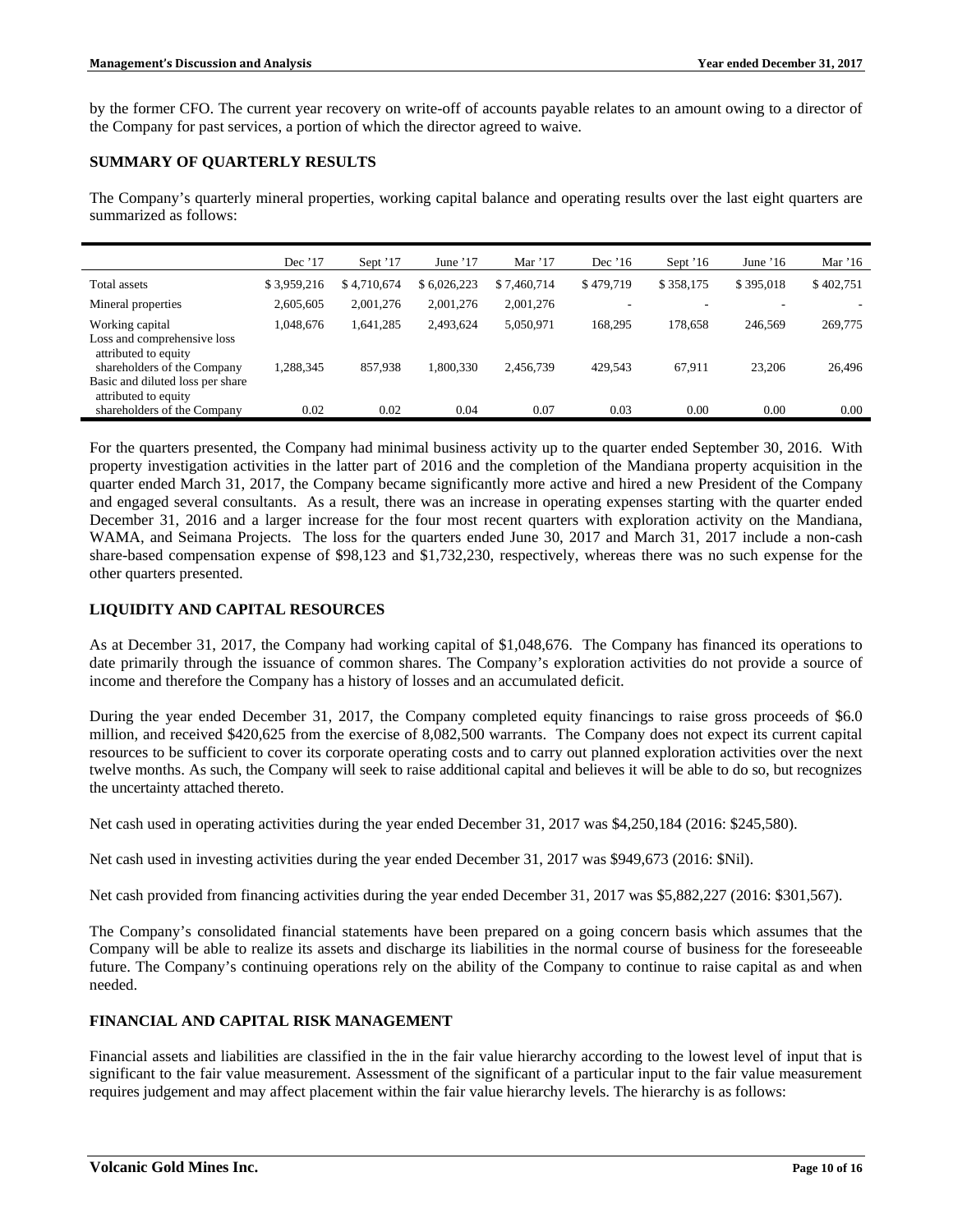- Level 1: quoted prices (unadjusted) in active markets for identical assets or liabilities.
- Level 2: inputs other than quotes prices included in Level 1 that are observable for the asset or liability, either directly (i.e., as prices) or indirectly (i.e., derived from prices).
- Level 3: inputs for the asset or liability that are not based on observable market data (unobservable inputs).

The carrying value of receivables and accounts payable and accrued liabilities approximates fair value due to the short term nature of the financial instruments. Cash is valued at a level 1 fair value measurement and is classified as fair value through profit or loss. Receivables and long-term deposits are classified as loans and receivables. Accounts payable and accrued liabilities are classified as other financial liabilities.

The Company is exposed to varying degrees to a variety of financial instrument related risks:

### *Credit risk*

Credit risk is the risk of an unexpected loss if a customer or third party to a financial instrument fails to meet its contractual obligations.

The Company's cash is held in accounts at a large Canadian financial institution. The Company has no investment in asset backed commercial paper.

### *Liquidity risk*

Liquidity risk is the risk that the Company will not be able to meet its financial obligations as they fall due.

The Company manages liquidity risk through its capital management as outlined below. Accounts payable and accrued liabilities are due within one year.

#### *Market risk*

Market risk is the risk of loss that may arise from changes in market factors such as interest rates, foreign exchange rates, and commodity and equity prices.

a) Interest rate risk

The Company's exposure to interest rate risk arises from the interest rate impact on cash. The Company's practice has been to invest cash at floating rates of interest, in order to maintain liquidity, while achieving a satisfactory return for shareholders. There is minimal risk that the Company would recognize any loss as a result of a decrease in the fair value of any guaranteed bank investment certificates included in cash as they are generally held with large financial institutions. As at December 31, 2017, the Company is not exposed to significant interest rate risk.

b) Foreign currency risk

The Company is exposed to financial risk related to the fluctuation of foreign currency rates. During the year ended December 31, 2017, the Company operated in Canada and the Republic of Guinea. A substantial portion of the Company's expenses are incurred in US dollars. A significant change in the currency exchange rate between the Canadian dollar relative to the US dollar could have an effect on the Company's results of operations, financial position or cash flows. The Company has not hedged its exposure to currency fluctuations. As at December 31, 2017 and 2016, the Company is exposed to currency risk through the following financial assets and liabilities denominated in currencies other than the Canadian dollar:

|                                          |                                  | 2017      | 2016 |       |                                          |        |  |
|------------------------------------------|----------------------------------|-----------|------|-------|------------------------------------------|--------|--|
|                                          | <b>US Dollars</b><br>equivalent) |           |      |       | <b>US Dollars</b><br>(CDN<br>equivalent) |        |  |
| Cash                                     | \$                               | 20,134    | \$   |       | \$                                       | 18,295 |  |
| Amounts receivable                       |                                  |           |      | 2,638 |                                          |        |  |
| Accounts payable and accrued liabilities |                                  | (56,997)  |      |       |                                          |        |  |
| Net exposure                             |                                  | (36, 863) | \$   | 2,638 | \$                                       | 18,295 |  |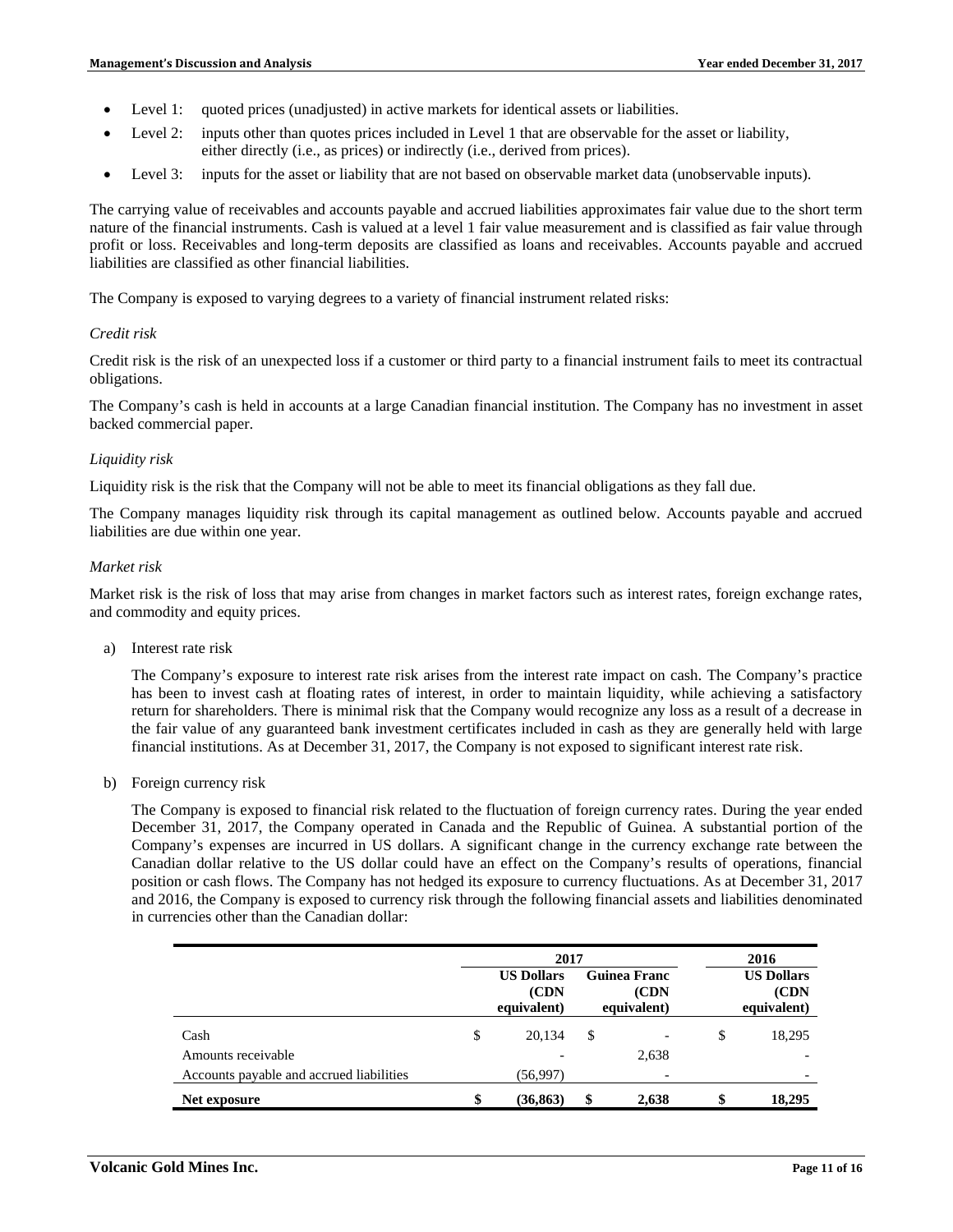Based on the above net exposure as at December 31, 2017, and assuming all other variables remain constant, a 10% depreciation or appreciation of the Canadian dollar against the US dollar would result in an increase/decrease of approximately \$3,400 in the Company's net loss and comprehensive loss for the year ended December 31, 2017 (2016: \$1,800).

c) Price risk

The Company is exposed to price risk with respect to commodity prices, particularly gold. The Company closely monitors commodity prices to determine the appropriate course of action to be taken by the Company.

# **OUTSTANDING SHARE DATA**

At the date of this MD&A, the Company had outstanding 45,886,538 common shares and the following stock options and warrants:

| No. of options  | <b>Exercise price</b> | <b>Expiry date</b>              |
|-----------------|-----------------------|---------------------------------|
| 3,850,000       | \$0.60                | March 14, 2027                  |
| 225,000         | \$0.60                | June 26, 2027                   |
| 4,075,000       |                       |                                 |
|                 |                       |                                 |
|                 |                       |                                 |
| No. of warrants | <b>Exercise price</b> | <b>Expiry date</b>              |
| 3.250.834       | \$0.25                | July 5, $2018^{(1)}$            |
| 2,000,000       | \$0.05                | January 17, 2019 <sup>(2)</sup> |
| 12,958,675      | \$0.80                | March 8, 2022                   |

 $<sup>(1)</sup>$  In 2017, the Company extended the expiry date from January 5, 2018 to July 5, 2018</sup>  $(2)$  In 2016, the Company extended the expiry date from January 17, 2017 to January 17, 2019

# **TRANSACTIONS WITH RELATED PARTIES**

The Company had transactions during the years ended December 31, 2017 and 2016 with related parties consisting of directors, officers and the following companies with common directors or officers:

| <b>Related party</b>                      | <b>Nature of transactions</b>                         |
|-------------------------------------------|-------------------------------------------------------|
| Radius                                    | Shared administrative and exploration related charges |
| Gold Group Management Inc. ("Gold Group") | Shared office and administrative related charges      |
| Mill Street Services Ltd. ("Mill Street") | Consulting services                                   |
| Andros Capital Corp. ("Andros")           | Consulting services                                   |

Balances and transactions with related parties are as follows:

a) During the periods ended December 31, 2017 and 2016, the Company reimbursed Gold Group, a private company controlled by a director of the company, for the following costs: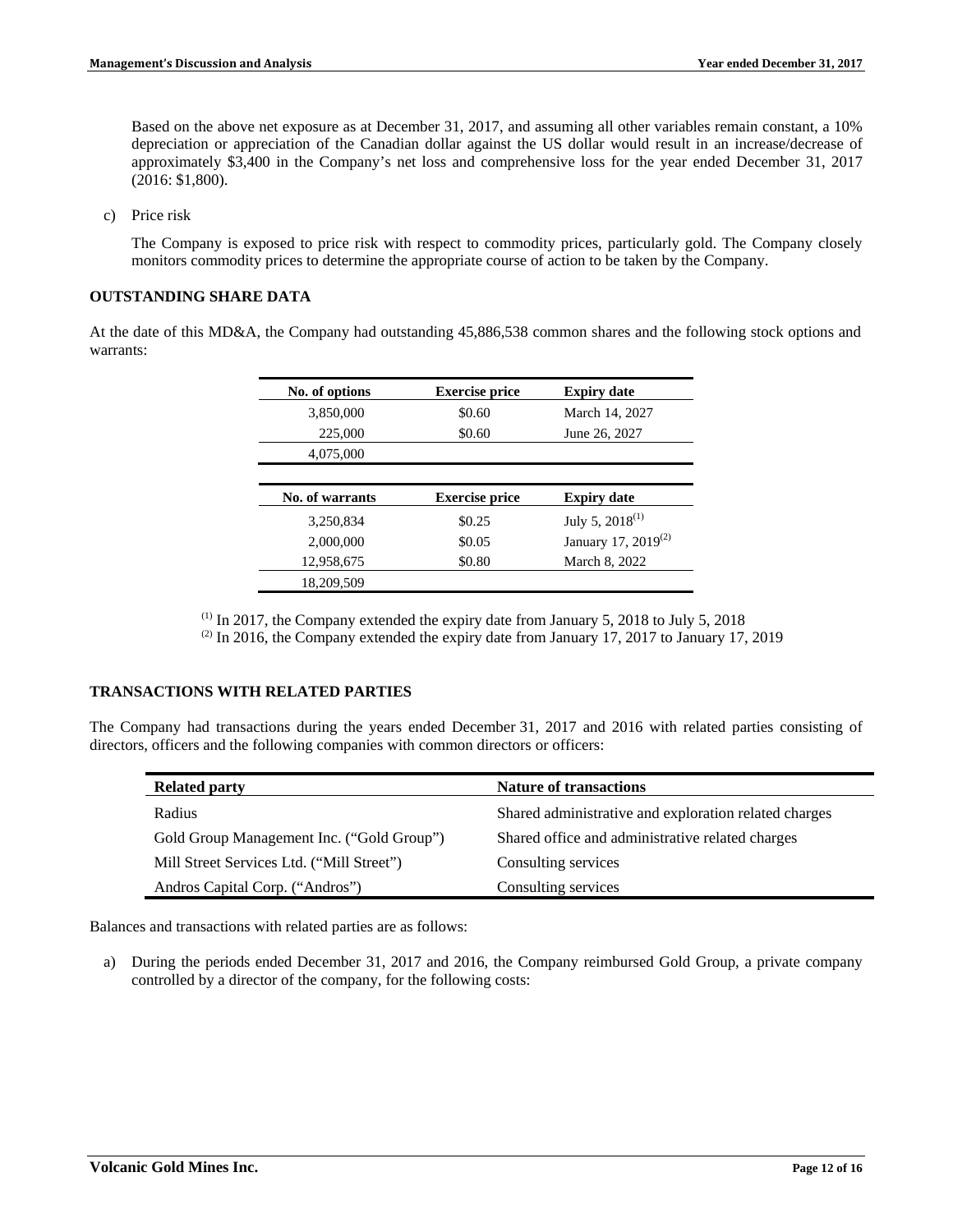|                                      |    | Three months ended December 31, | <b>Year ended December 31,</b> |    |         |      |
|--------------------------------------|----|---------------------------------|--------------------------------|----|---------|------|
|                                      |    | 2017                            | 2016                           |    | 2017    | 2016 |
| General and administrative expenses: |    |                                 |                                |    |         |      |
| Office and administration            | ъD | 18.562                          | \$<br>$\overline{\phantom{a}}$ | \$ | 68,631  | \$   |
| Salaries and benefits                |    | 22,357                          |                                |    | 85,825  |      |
| Shareholder communications           |    | 71                              | $\overline{\phantom{0}}$       |    | 2.491   |      |
| Transfer agent and regulatory fees   |    | 50                              |                                |    | 7.999   |      |
| Travel and accommodation             |    | 2,780                           | $\overline{\phantom{0}}$       |    | 30,584  |      |
|                                      |    | 43,820                          |                                |    | 195,530 |      |

Gold Group is reimbursed by the Company for certain shared costs and other business related expenses paid by Gold Group on behalf of the Company. Salaries and benefits for the year ended December 31, 2017 include those for the Chief Financial Officer and the Corporate Secretary.

- b) During the year ended December 31, 2017, the Company reimbursed Radius, a company with a common director, \$55,051 (2016: \$Nil) for personnel, investor relations and travel costs incurred on the Company's behalf.
- c) During the year ended December 31, 2017, an amount of \$49,750 owing to a director for past services was waived by the director and written off by the Company.
- d) Long-term deposits as of December 31, 2017 consists of \$61,000 (2016: \$Nil) paid to Gold Group as a deposit pursuant to the Company's office and administrative services agreement with Gold Group.
- e) Included in accounts payable and accrued liabilities as of December 31, 2017 was \$18,411 (2016: \$Nil) owing to Gold Group, \$76,197 (2016: \$160,000) owing to directors and officers of the Company, and \$Nil (2016: \$102,076) owing to Radius. The amount for Gold Group is due on a monthly basis and secured by a deposit. The amounts owing to directors and officers are unsecured, interest-free and have no specific terms of repayment.

The Company has identified certain of its directors and senior officers as its key management personnel. Included for the periods ended December 31, 2017 and 2016 are the following items paid or accrued to key management personnel and/or companies with common directors.

|                                                            | Three months ended December 31, |         |    |        |    | <b>Year ended December 31,</b> |   |        |
|------------------------------------------------------------|---------------------------------|---------|----|--------|----|--------------------------------|---|--------|
|                                                            |                                 | 2017    |    | 2016   |    | 2017                           |   | 2016   |
| General and administrative expenses:                       |                                 |         |    |        |    |                                |   |        |
| Consulting and management fees                             | \$                              | 90,000  | \$ | 15,000 | \$ | 163,200                        | S | 60,000 |
| Salaries and benefits                                      |                                 | 9.763   |    |        |    | 26,722                         |   |        |
| Professional fees - accounting<br>Share-based compensation |                                 |         |    | 1,910  |    | 5,000                          |   | 9,190  |
| (value of stock option grants)                             |                                 | 337,447 |    |        |    | 1.034.838                      |   |        |
| Exploration expenditures:                                  |                                 |         |    |        |    |                                |   |        |
| Project management                                         |                                 | 36,000  |    |        |    | 138,900                        |   |        |
|                                                            | \$                              | 473.210 | \$ | 16,910 |    | 1,368,660                      |   | 69,190 |

The value of stock option grants recorded as share-based compensation made to directors not specified as key management personnel during the year ended December 31, 2017 was \$134,979 (2016: \$Nil).

# **FUTURE ACCOUNTING CHANGES**

The Company will be required to adopt the following standard and amendments issued by the IASB as described below.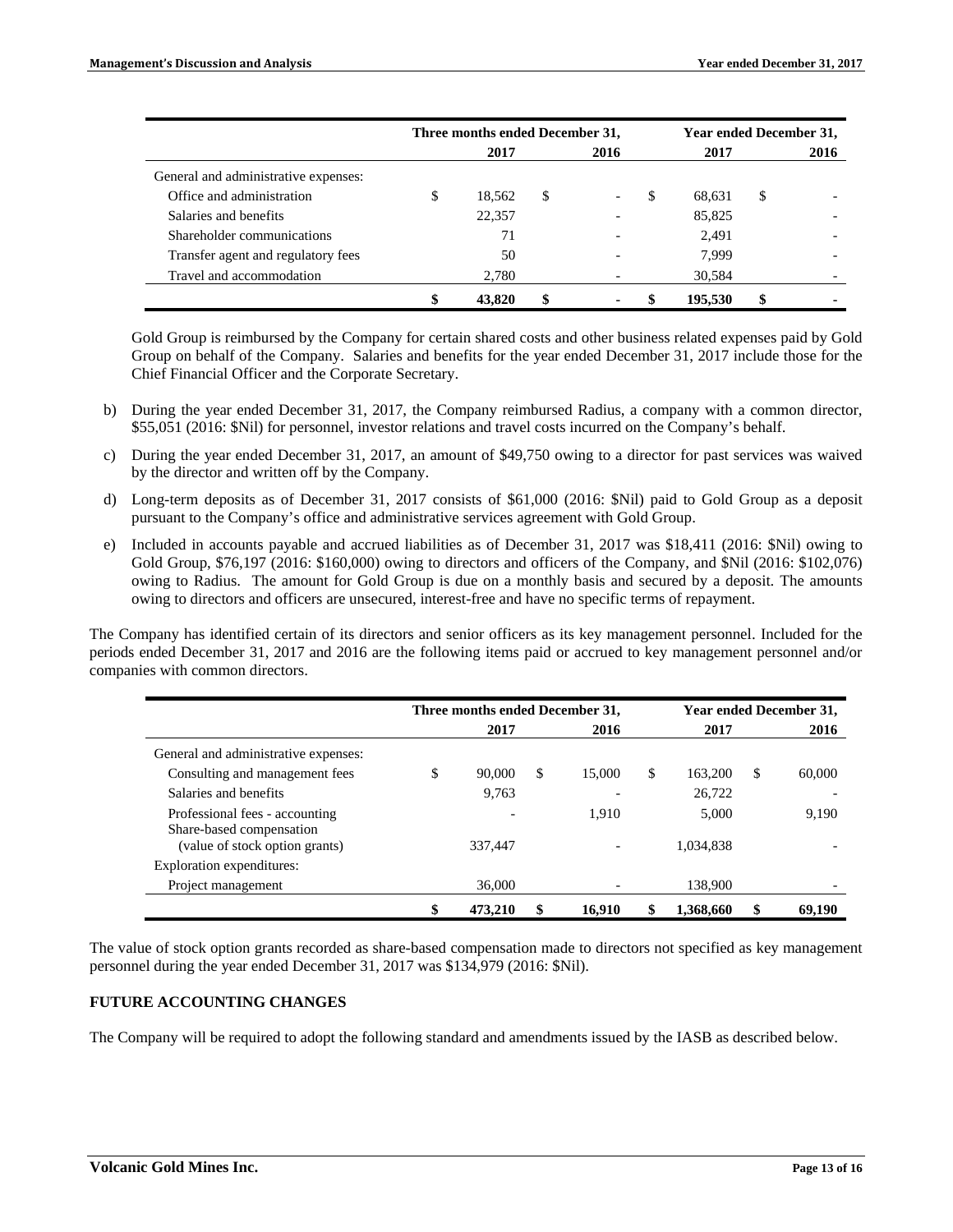### *IFRS 9 Financial Instruments*

IFRS 9 will replace IAS 39 *Financial Instruments: Recognition and Measurement* and IFRIC 9 *Reassessment of Embedded Derivatives*. The final version of this new standard supersedes the requirements of earlier versions of IFRS 9.

The main features introduced by this new standard compared with predecessor IFRS are as follows:

• *Classification and measurement of financial assets:*

Debt instruments are classified and measured on the basis of the entity's business model for managing the asset and its contractual cash flow characteristics as either: "amortized cost", "fair value through other comprehensive income", or "fair value through profit or loss" (default). Equity instruments are classified and measured as "fair value through profit or loss" unless upon initial recognition elected to be classified as "fair value through other comprehensive income".

• *Classification and measurement of financial liabilities:*

When an entity elects to measure a financial liability at fair value, gains or losses due to changes in the entity's own credit risk is recognized in other comprehensive income (as opposed to previously profit or loss). This change may be adopted early in isolation of the remainder of IFRS 9.

• *Impairment of financial assets:*

An expected credit loss impairment model replaced the incurred loss model and is applied to financial assets at "amortized cost" or "fair value through other comprehensive income", lease receivables, contract assets or loan commitments and financial guarantee contracts. An entity recognizes twelve-month expected credit losses if the credit risk of a financial instrument has not increased significantly since initial recognition and lifetime expected credit losses otherwise.

• *Hedge accounting:*

Hedge accounting remains a choice, however, is now available for a broader range of hedging strategies. Voluntary termination of a hedging relationship is no longer permitted. Effectiveness testing now needs to be performed prospectively only. Entities may elect to continue to applying IAS 39 hedge accounting on adoption of IFRS 9 (until the IASB has completed its separate project on the accounting for open portfolios and macro hedging).

Effective for the Company's annual period beginning January 1, 2018. The Company does not anticipate the adoption of IFRS 9 will have a material impact on its consolidated financial statements.

#### *IFRS 16 Leases*

Issued by IASB January 2016

Effective for annual periods beginning January 1, 2019

Earlier application permitted for entities that also apply IFRS 15 *Revenue from Contracts with Customers*.

This new standard sets out the principles for the recognition, measurement, presentation and disclosure of leases for both the lessee and the lessor. The new standard introduces a single lessee accounting model that requires the recognition of all assets and liabilities arising from a lease.

The main features of the new standard are as follows:

- An entity identifies as a lease a contract that conveys the right to control the use of an identified asset for a period of time in exchange for consideration.
- A lessee recognizes an asset representing the right to use the leased asset, and a liability for its obligation to make lease payments. Exceptions are permitted for short-term leases and leases of low-value assets.
- A lease asset is initially measured at cost, and is then depreciated similarly to property, plant and equipment. A lease liability is initially measured at the present value of the unpaid lease payments.
- A lessee presents interest expense on a lease liability separately from depreciation of a lease asset in the statement of profit or loss and other comprehensive income.
- A lessor continues to classify its leases as operating leases or finance leases, and to account for them accordingly.
- A lessor provides enhanced disclosures about its risk exposure, particularly exposure to residual-value risk.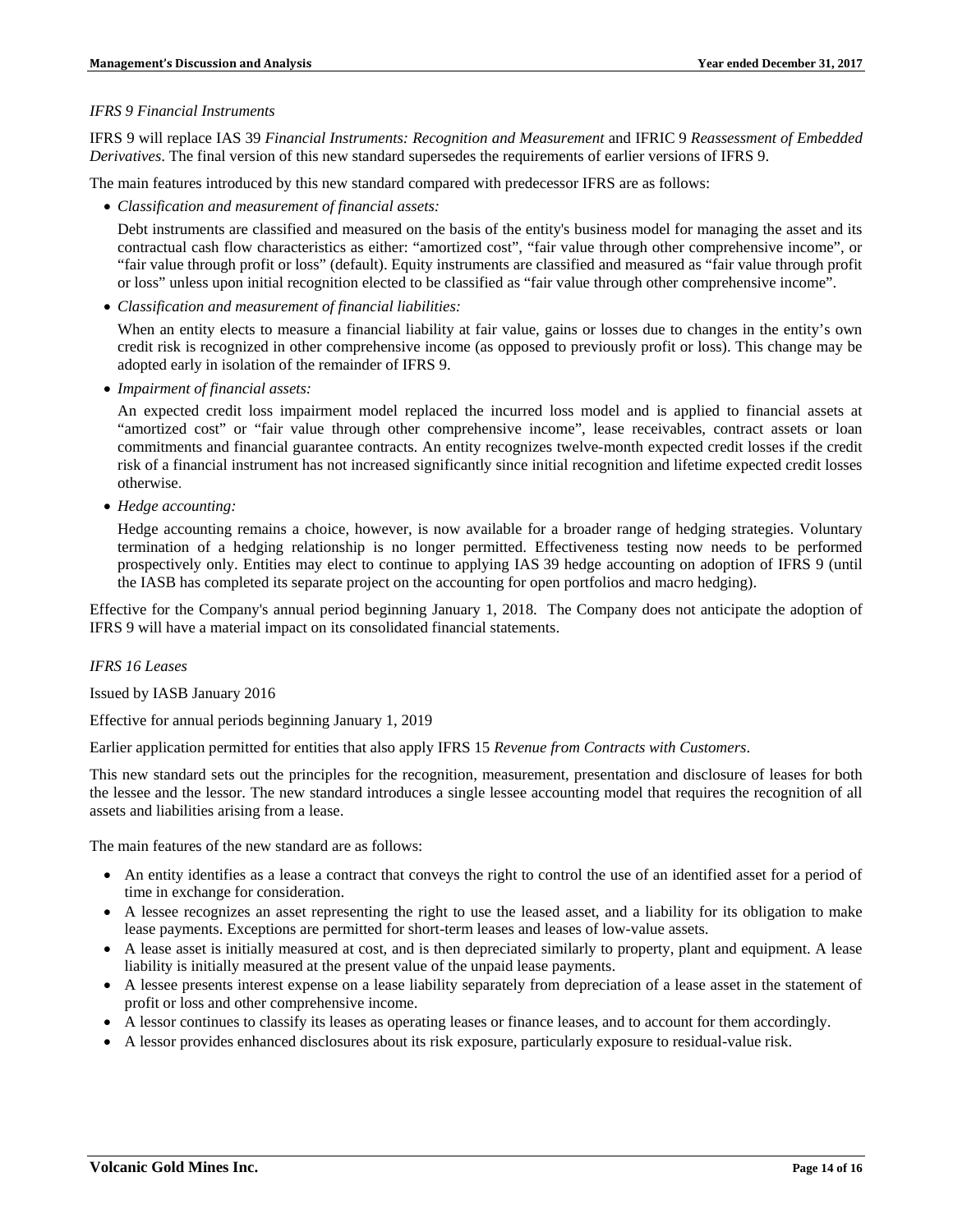The new standard supersedes the requirements in IAS 17 *Leases*, IFRIC 4 *Determining whether an Arrangement contains a Lease*, SIC-15 *Operating Leases – Incentives* and SIC-27 *Evaluating the Substance of Transactions Involving the Legal Form of a Lease*.

The Company is in the process of evaluating the impact of IFRS 16 on its consolidated financial statements.

# **RISKS AND UNCERTAINTIES**

The operations of the Company are highly speculative due to the high-risk nature of its business in the mineral exploration industry. Companies in the exploration stage face a variety of risks and, while unable to eliminate all of them, the Company aims at managing and reducing such risks as much as possible. The Company faces a variety of risk factors such as, but not limited to, the following:

### *Mineral Property Exploration and Mining Risks*

The business of mineral deposit exploration and extraction involves a high degree of risk. Few properties that are explored ultimately become producing mines. At present, none of the Company's properties has a known commercial ore deposit. The main operating risks include: securing adequate funding to maintain and advance exploration properties; ensuring ownership of and access to mineral properties by confirmation that option agreements, claims and leases are in good standing; and obtaining permits for drilling and other exploration activities.

### *Joint Venture Funding Risk*

The Company's strategy includes seeking partners through joint ventures to fund exploration and project development. The main risk of this strategy is that funding partners may not be able to raise sufficient capital in order to satisfy exploration and other expenditure terms in a particular joint venture agreement. As a result, exploration and development of one or more of the Company's property interests may be delayed depending on whether the Company can find another partner or has enough capital resources to fund the exploration and development on its own.

### *Commodity Price Risk*

The Company is exposed to commodity price risk. Declines in the market price of gold, base metals and other minerals may adversely affect the Company's ability to raise capital or attract joint venture partners in order to fund its ongoing operations. Commodity price declines could also reduce the amount the Company would receive on the disposition of one of its mineral properties to a third party.

#### *Financing and Share Price Fluctuation Risks*

The Company has limited financial resources, has no source of operating cash flow and has no assurance that additional funding will be available to it for further exploration and development of its projects. Further exploration and development of one or more of the Company's projects may be dependent upon the Company's ability to obtain financing through equity or debt financing or other means. Failure to obtain this financing could result in delay or indefinite postponement of further exploration and development of its projects which could result in the loss of one or more of its properties.

Securities markets have at times in the past experienced a high degree of price and volume volatility, and the market price of securities of many companies, particularly those considered to be exploration stage companies such as the Company, have experienced wide fluctuations in share prices which have not necessarily been related to their operating performance, underlying asset values or prospects. There can be no assurance that these kinds of share price fluctuations will not occur in the future, and if they do occur, how severe the impact may be on the Company's ability to raise additional funds through equity issues and corresponding effect on the Company's financial position.

# *Political, Regulatory and Currency Risks*

The Company's mineral properties are located in countries in West Africa, which currently suffers from certain governance issues and a stressed economic and business climate. Operations in the West Africa are consequently subject to a higher level of risk compared to less economically stressed and more politically stable countries. Operations, the status of mineral property rights, title to the properties and the recoverability of amounts shown for mineral properties in such nations can be affected by changing economic, regulatory and political situations. The Company's equity financings are sourced in Canadian dollars but for the most part it incurs its exploration expenditures in US dollars and Guinean francs. At this time there are no currency hedges in place. Therefore a weakening of the Canadian dollar against the US dollar and Guinean franc could have an adverse impact on the amount of exploration conducted.